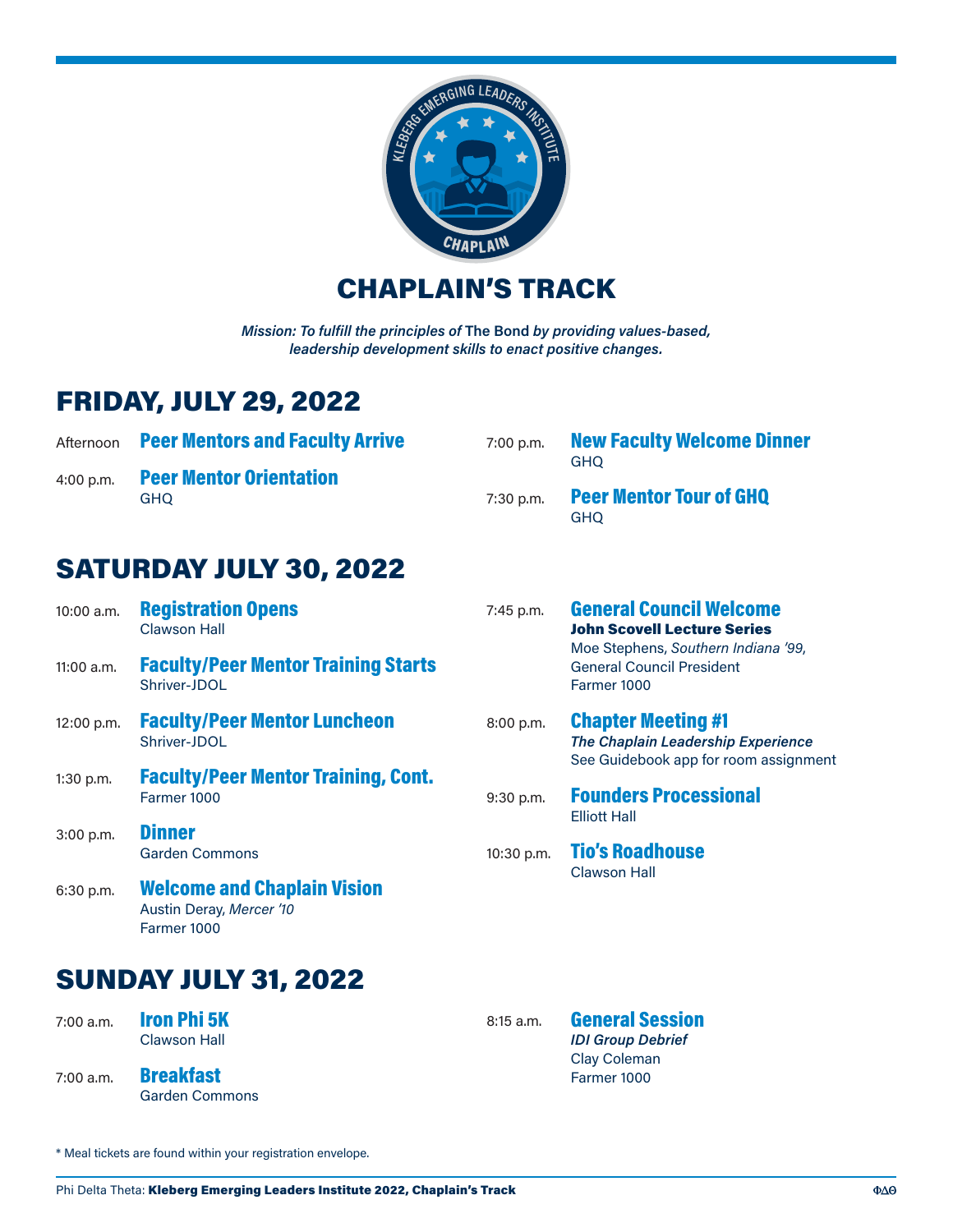| 10:45 a.m.  | <b>Chapter Meeting #2</b><br><b>Chaplain-Resilience and Mental Wellness</b><br>See Guidebook app for room assignment                                              | 4:30 p.m.  | <b>Nondenominational Worship</b><br><b>Elliott Hall</b>                                                                                                      |
|-------------|-------------------------------------------------------------------------------------------------------------------------------------------------------------------|------------|--------------------------------------------------------------------------------------------------------------------------------------------------------------|
| 12:00 p.m.  | <b>Lunch and Break*</b><br><b>Uptown Oxford</b>                                                                                                                   | 4:30 p.m.  | <b>Dinner</b><br><b>Garden Commons</b>                                                                                                                       |
| Noon        | <b>GHQ Tours</b><br>Tours start at ten-minute intervals until 1:10 p.m.<br>2 South Campus Avenue                                                                  | 7:00 p.m.  | <b>General Session</b><br><b>Mickey McKenzie Lecture Series</b><br><b>Building Brotherhood</b><br>Colin Bye<br>Farmer 1000                                   |
| 1:30 p.m.   | <b>Education Session #1</b><br><b>Mental Health and Wellness Breakouts</b><br>See Guidebook app for room assignment                                               | 8:00 p.m.  | <b>Chapter Meeting #4</b><br><b>Building Brotherhood Debrief</b><br>See Guidebook app for room assignr                                                       |
| 3:00 p.m.   | <b>Chapter Meeting #3</b><br><b>Chaplain-Personal Resilience and Execution</b><br>See Guidebook app for room assignment                                           | 9:30 p.m.  | <b>Iron Phi Athletics/GC Pizza Ni</b><br><b>MU Recreation Center</b>                                                                                         |
|             | <b>MONDAY AUGUST 1, 2022</b>                                                                                                                                      |            |                                                                                                                                                              |
| 7:00 a.m.   | <b>Breakfast</b><br><b>Garden Commons</b>                                                                                                                         | 3:00 p.m.  | <b>Education Session #2</b><br><b>Diversity and Inclusion Breakouts</b><br>See Guidebook app for room assignr                                                |
| $9:00$ a.m. | <b>Chapter Meeting #5</b><br><b>Chaplain-Diversity and Inclusion</b><br>See Guidebook app for room assignment                                                     | 4:00 p.m.  | <b>Break/Dinner</b><br><b>Garden Commons</b>                                                                                                                 |
| 10:30 a.m.  | <b>General Session</b><br><b>Drs. Robert and Barbara Deloian</b><br><b>Lecture Series</b><br><b>Diversity and Inclusion</b><br><b>Brian Palomo</b><br>Farmer 1000 | 6:30 p.m.  | <b>General Session</b><br><b>Past President/General Council</b><br><b>Speaker Series</b><br>Austin Deray, Mercer '10,<br>Diversity and Inclusion Commissione |
| Noon        | <b>Lunch and Break*</b><br><b>Uptown Oxford</b>                                                                                                                   |            | David Almacy, Widener '92,<br><b>General Council Treasurer</b><br>Farmer 1000                                                                                |
| Noon        | <b>GHQ Tours</b><br>Tours start at ten-minute intervals until 1:10 p.m.<br>2 South Campus Avenue                                                                  | 8:30 p.m.  | <b>Chapter Meeting #7</b><br><b>Taking It Home</b><br>See Guidebook app for room assignr                                                                     |
| 1:30 p.m.   | <b>Chapter Meeting #6</b><br>Chaplain-Intercultural Development Plan<br>See Guidebook app for room assignment                                                     | 10:30 p.m. | <b>Tio's Roadhouse</b><br><b>Clawson Hall</b>                                                                                                                |
|             | TUESDAY, AUGUST 2, 2022                                                                                                                                           |            |                                                                                                                                                              |
| Early a.m.  | <b>Early van runs to airport<sup>t</sup></b>                                                                                                                      | 6:00 a.m.  | <b>Continental breakfast begins</b>                                                                                                                          |

## Colin Bye Farmer 1000 .<sub>m.</sub> **Chapter Meeting #4** *Building Brotherhood Debrief* See Guidebook app for room assignment .m. **Iron Phi Athletics/GC Pizza Night** MU Recreation Center  $1.0$ m. **Education Session #2** *Diversity and Inclusion Breakouts* See Guidebook app for room assignment .<sub>m.</sub> Break/Dinner Garden Commons .<sub>m.</sub> **General Session** Past President/General Council Speaker Series Austin Deray, *Mercer '10*, Diversity and Inclusion Commissioner David Almacy, *Widener '92*, General Council Treasurer Farmer 1000

.m. **Chapter Meeting #7** *Taking It Home* See Guidebook app for room assignment

## p.m. **Tio's Roadhouse** Clawson Hall

- 6:00 a.m. Continental breakfast begins Clawson Hall
- 10:00 a.m. Please checkout by 10:00 a.m.

\* Meal tickets are found within your registration envelope

Clawson Hall

† See next page for schedule